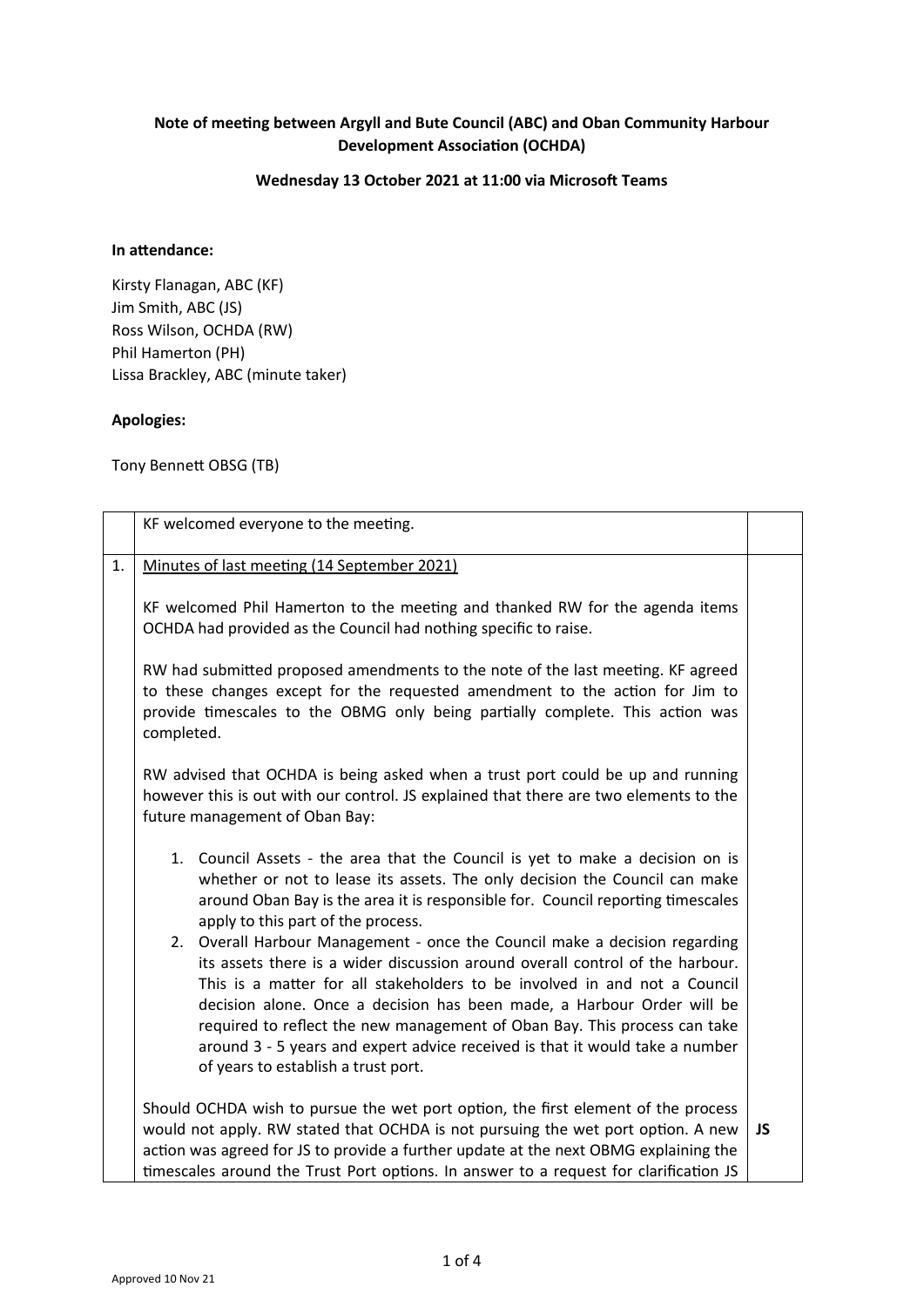|    | confirmed that the timescale that he quoted for implementation of a Trust Port is<br>essentially dependent on agreement with A&BC since the other processes in<br>establishing a new Harbour Authority are not under A&BC's or OCHDA's control.                                                                                                                                                                                                                                                                                                                                                                                                                                                                                                                                                                                                                                                                                               |           |
|----|-----------------------------------------------------------------------------------------------------------------------------------------------------------------------------------------------------------------------------------------------------------------------------------------------------------------------------------------------------------------------------------------------------------------------------------------------------------------------------------------------------------------------------------------------------------------------------------------------------------------------------------------------------------------------------------------------------------------------------------------------------------------------------------------------------------------------------------------------------------------------------------------------------------------------------------------------|-----------|
| 2. | Actions from previous minutes                                                                                                                                                                                                                                                                                                                                                                                                                                                                                                                                                                                                                                                                                                                                                                                                                                                                                                                 |           |
|    | Update on actions from last meeting:                                                                                                                                                                                                                                                                                                                                                                                                                                                                                                                                                                                                                                                                                                                                                                                                                                                                                                          |           |
|    | $\triangleright$ KF emailed Estates and instructed them to engage with OCHDA re lease<br>arrangements.                                                                                                                                                                                                                                                                                                                                                                                                                                                                                                                                                                                                                                                                                                                                                                                                                                        |           |
|    | $\blacktriangleright$<br>TB requested a copy of the commercial lease with info redacted. JS has<br>discussed this request with the Estates team who will provide this.                                                                                                                                                                                                                                                                                                                                                                                                                                                                                                                                                                                                                                                                                                                                                                        | <b>JS</b> |
|    | $\triangleright$ Business case review – this matter is on today's agenda.                                                                                                                                                                                                                                                                                                                                                                                                                                                                                                                                                                                                                                                                                                                                                                                                                                                                     | KF/JS     |
|    | MoU review - KF advised that she did not see any point in trying to conclude<br>➤<br>this at this late stage. RW suggested that if OCHDA do go ahead with the                                                                                                                                                                                                                                                                                                                                                                                                                                                                                                                                                                                                                                                                                                                                                                                 |           |
|    | leasing of assets then a MoU would be put in place as part of that process. JS<br>explained that he understood that from a lawyer's point of view, a MoU has                                                                                                                                                                                                                                                                                                                                                                                                                                                                                                                                                                                                                                                                                                                                                                                  |           |
|    | no legal standing however contractual documents would be drawn up in the                                                                                                                                                                                                                                                                                                                                                                                                                                                                                                                                                                                                                                                                                                                                                                                                                                                                      |           |
|    | event of a leasing arrangement being progressed.                                                                                                                                                                                                                                                                                                                                                                                                                                                                                                                                                                                                                                                                                                                                                                                                                                                                                              |           |
| 3. | Feedback on Deliverables F5, F6, F7                                                                                                                                                                                                                                                                                                                                                                                                                                                                                                                                                                                                                                                                                                                                                                                                                                                                                                           |           |
|    | KF advised that she had not had chance to review this in great detail as the focus has<br>been on the assets and options appraisal.                                                                                                                                                                                                                                                                                                                                                                                                                                                                                                                                                                                                                                                                                                                                                                                                           | <b>KF</b> |
|    | RW advised that with regards to the operational plan OCHDA have this 90% complete<br>and intend to make it available to the next OBMG meeting. OCHDA is not able to<br>complete a business case until the leased costs are confirmed. KF noted this.                                                                                                                                                                                                                                                                                                                                                                                                                                                                                                                                                                                                                                                                                          |           |
| 4. | Options appraisal: Terms of Reference for Consultant and papers provided by A&BC                                                                                                                                                                                                                                                                                                                                                                                                                                                                                                                                                                                                                                                                                                                                                                                                                                                              |           |
|    | PH said he is not clear what process the Council are undertaking with the options<br>appraisal. PH has been told it is a like for like process looking at all options which<br>would suggest it is more along the lines of the original Fisher Associates appraisal. PH<br>said he is confused about what criteria have been set for this. Have stakeholders and<br>members been involved? From previous minutes it is intimated that this will be a<br>confidential process and PH said he would expect this to be a transparent process. PH<br>asked if the other sponsors of the available options are also engaging in the process.                                                                                                                                                                                                                                                                                                       |           |
|    | JS explained that the Fisher report was looking at the whole of Oban Bay whereas the<br>Council's primary focus is slightly different in that it is regarding the assets it is<br>responsible for. JS advised that the appraisal will touch on the wider issues around<br>managing the Bay but primarily this is around the Council owned assets. Caledonian<br>Economics (CE) has been asked to engage with all stakeholders including OCHDA. The<br>Fisher report assessment is still largely valid.<br>The appraisal will give Elected Members a full understanding of the implications of<br>each option. In terms of transparency, it will be a transparent process only excluding<br>any commercial information which will be exempt. The appraisal will be reported to<br>the Harbour Board in December and will be publicly available. JS added that Legal and<br>Procurement teams have been asked what can be shared at this stage. |           |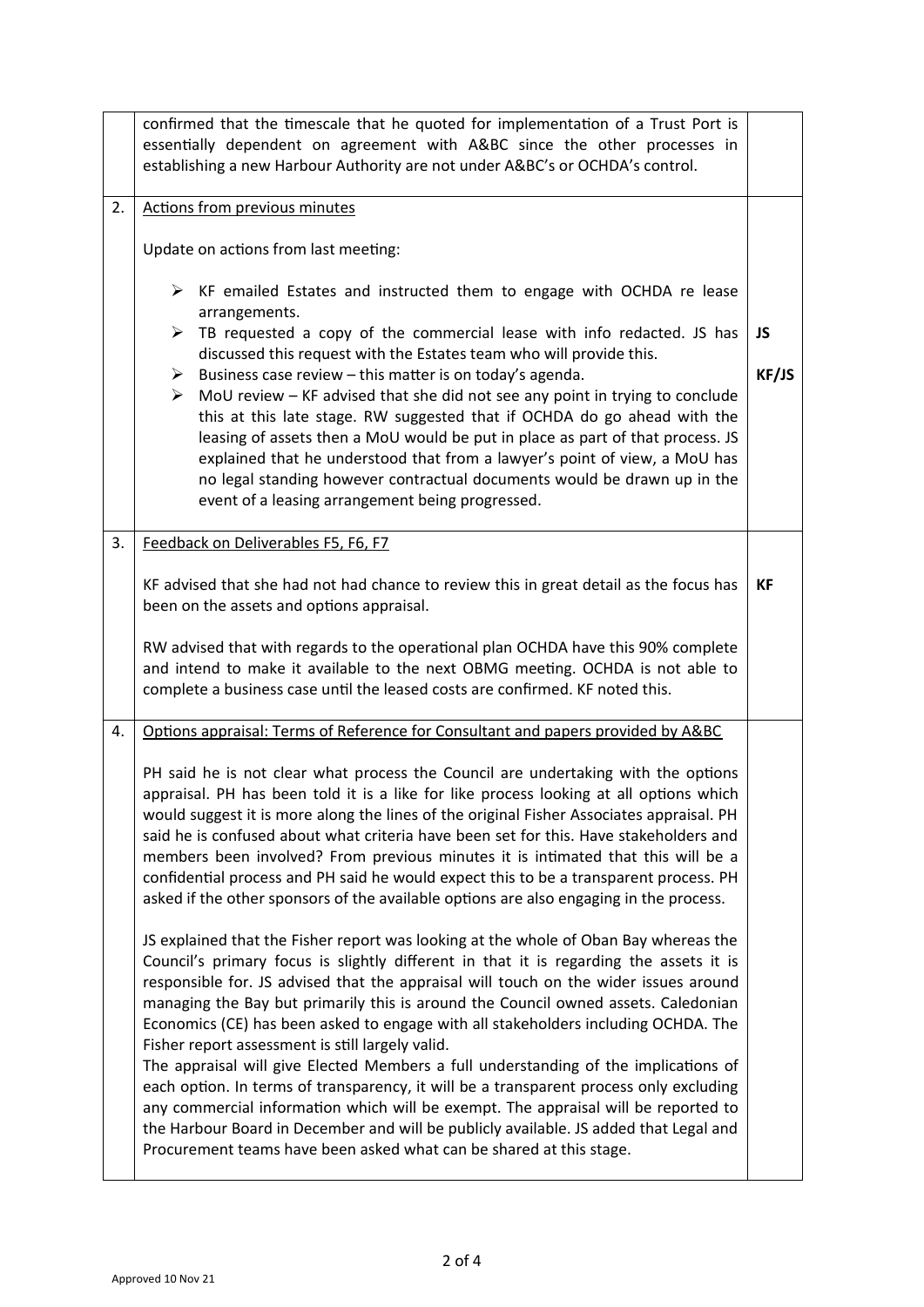CE will engage with all stakeholders to gain a full and detailed understanding of all the implications and 'pull from that an options appraisal'.

PH advised that OCHDA's work with A&BC has always been trying to pursue the assets and the impression PH got from the September 2021 Harbour Board meeting is that the options being appraised are for the overall management of the bay, however, now you say it is the use of the north pier assets. PH asked why there would be an appraisal of the 5 options, as in the paper, or of the use of Council assets. If the latter there seems no need to include other options. The impression is that this is an appraisal of the OCHDA proposal.

JS apologised if the process was not clear to PH. The options appraisal is based on the decision of the September 2021 Harbour Board meeting.

[**NOTE**: The actual recommendations is as follows:

*"Agree that an options appraisal process be conducted to determine a preferred option for the future management of Oban Harbour and the engagement that will be carried out with other partners who have an interest in Oban Bay."]*

The Council focus is on its assets but the options appraisal will also touch on the wider Bay management. The wider Bay management is not a decision that the Council can make, this would ultimately be for Transport Scotland.

PH thanks JS for explaining and confirmed that he was present at the September Harbour Board meeting. PH said he remains of the view that this is a very strange way of conducting an options appraisal, looking at both disposal of harbour assets and overall harbour management, and how this is being undertaken without any mention of safety. Surely the Council should be supporting the safest option? The Council must provide the best service to the community, not the most financially beneficial.

KF explained that except for the option to do nothing, all options are considered safe options and we are now looking for best value. All four options carry the same level of safety and each one could be deemed to be comparable from a safety point of view. PH said that this seems to fly in the face of the evidence on vessel movements contained in recently-submitted deliverables. RW suggested KF refer to the last OBMG minute where both the Chair and Transport Scotland questioned the wet port option as being a safe option. RW is surprised this option is even being considered. KF replied that she would need to refer to the minute rather than make comment on this at this point. KF added that officers have engaged with Procurement and Legal as to what can be shared and we await their response. RW said he looked forward to receiving this, redacted if necessary.

RW asked for clarification of what documents had been provided to the consultant carrying out the options appraisal. Some of OCHDA's documents are commercially sensitive and RW thought it would be best if OCHDA shared these rather than Council. JS agreed that this is the best approach. On this basis it was agreed that OCHDA would provide the council's consultant all the documents which OCHDA felt were appropriate to share. **RW**

### 5. Lease negotiations

KF instructed the Estates team to begin the process of engaging with OCHDA and it is,